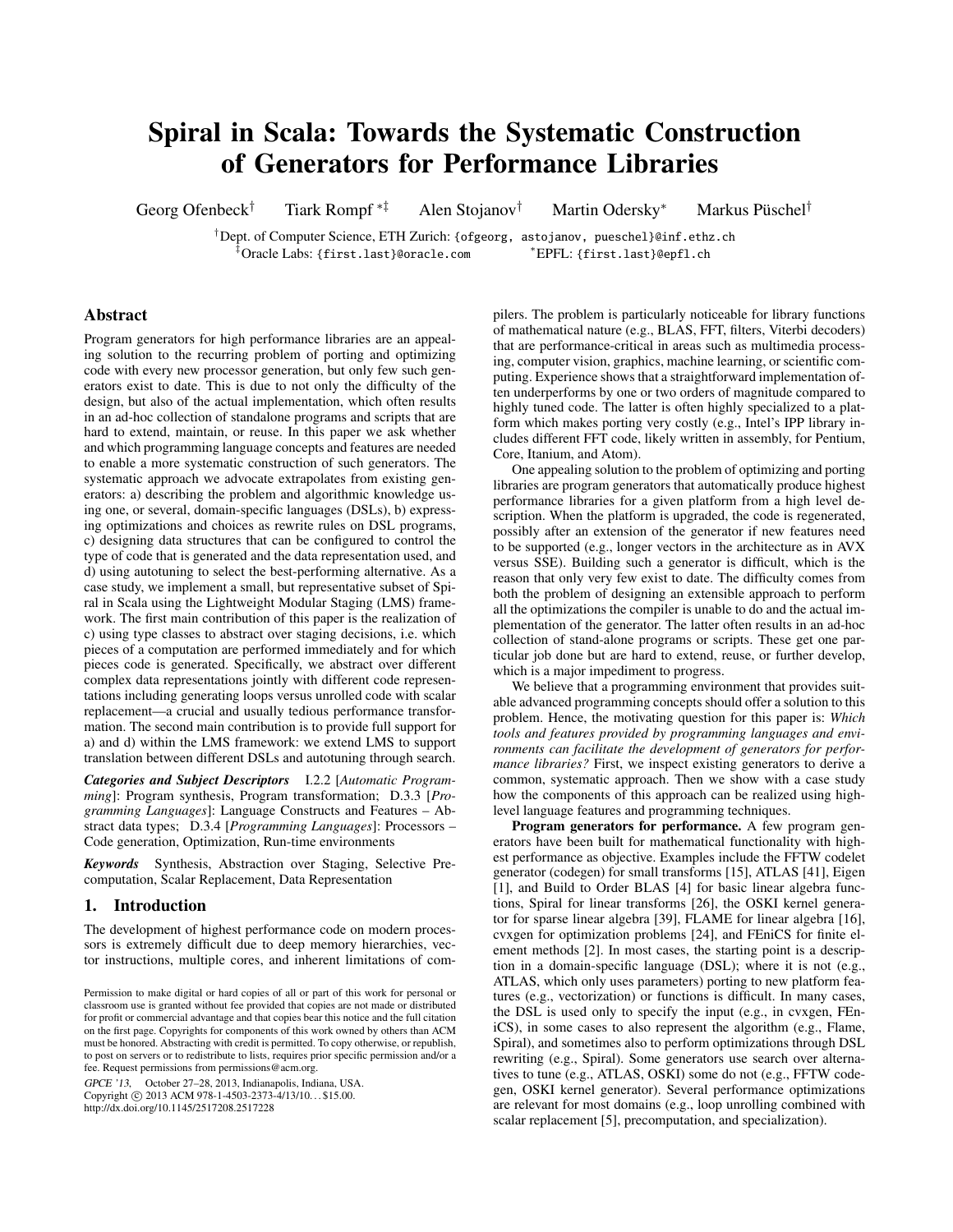These generators have been implemented in a large variety of environments. Some are built from scratch (e.g., ATLAS, cvxgen), others make use of a particular programming environment: e.g., OCaml (FFTW codegen), Mathematica (parts of FLAME), the computer algebra system GAP (Spiral). UFL in FEniCS is a standalone languages. Eigen is a collection of C++ templates that perform optimizations during preprocessing.

Systematic construction of program generators. Extrapolating from the commonalities of all these generators, we propose the following systematic approach to construct program generator implementations. Instantiating this approach in a problem domain (such as the ones above) is an orthogonal research question.

- *Describe problem and algorithmic knowledge through one or multiple levels of DSLs.* Program generators need to model problems and algorithms at a high level of abstraction and may need to optimize code at multiple intermediate abstraction levels. For example, FFTW codegen's input is a sum representation of FFTs but most optimizations are done on DAGs. Spiral uses three internal DSLs and rewriting for loop optimizations and parallelization. Successively lower-level DSLs are a natural choice to express these various stages of program generation.
- *Specify certain optimizations and algorithmic choices as rewrite rules on DSL programs.* DSLs can be used for high-level optimization through rewriting (e.g., parallelization in Spiral) but rewrite rules can also be used to express algorithmic choices. Doing so facilitates empirical search ("autotuning"), which in many cases is required to achieve optimal performance.
- *Design high-level data structures that can be parametrized to generate multiple low-level representations.* Often generated libraries need to support multiple input/output data formats. A common example is interleaved or split or C99 format for complex vectors, meaning there will be one library function per format. A generator should be able to abstract over this choice of low-level data formats to ensure maximal compatibility [\[3\]](#page-9-10).
- *Rely on common infrastructure for recurring low-level transformations.* There are certain transformations common in high performance code that are necessary but particularly unpleasant to implement and maintain manually. Examples include a) unrolling with scalar replacement, b) selective precomputation during code production or initialization, and c) specialization (e.g., to a partially known input). Since these transformations are so common, they should be implemented in a portable way using suitable language features.

While the first two points, DSLs and rewriting, are well-studied topics and supported by existing tools, the latter two points have, to our best knowledge, only been realized in ad-hoc ways. It is a main contribution of this paper to demonstrate how all four points, including the last two, can be achieved with the help of high-level programming language features. To do so we utilize a case study implemented in a specific environment, which we describe in more detail in the following section. However, we emphasize that any programming environment that offers the needed language features can be used instead.

Language support for program generation. For already quite some time, the programming languages community has proposed multi-stage programming using quasi-quotation as a means to make program generation more principled and tractable [\[34\]](#page-9-11). However, most approaches remained a thin layer over syntactic composition of program fragments and did not offer facilities beyond serving as a type safe assembly language for program generation. We provide a more detailed discussion of related work in Section [5.](#page-8-0)

The recently introduced LMS [\[28,](#page-9-12) [30\]](#page-9-13) framework works at a higher level than pure composition of code fragments; it is a library-based staging approach that offers an extensible compiler framework with a rich set of features, including transformations on an intermediate representation and different code generators. LMS has already been applied successfully to implement a range of performance-oriented, high-level domain specific languages (DSLs) in the Delite framework [\[7,](#page-9-14) [9,](#page-9-15) [32\]](#page-9-16); however, the requirements for generators of highest performance libraries go considerably beyond the use of LMS to date. First and foremost, previous LMS DSLs were designed to be user-facing, not as internal languages for program generators. Thus, no particular support for parameterizing DSL programs over low-level generation choices was available. While LMS has been equipped with program transformation support within a single intermediate representation [\[31\]](#page-9-17), there was no support for translating between different DSLs. Furthermore, LMS did not provide support for autotuning and had only been used to generate moderately large pieces of code. Consequently, generating code as large as several MB caused serious performance problems which had to be addressed. Finally, while LMS has always used types to denote staged expressions, programming techniques that *abstract over* whether a certain expression is staged had not been studied.

Contributions. In summary, this paper makes the following contributions:

- We conduct a case study for the systematic construction of a program generator in the sense outlined before: the implementation of a subset of Spiral and FFTW codegen inside Scala with LMS. The subset covers the generation of fixed input size C code for FFTs as explained in [\[12,](#page-9-18) [15,](#page-9-0) [27,](#page-9-19) [42\]](#page-9-20). It does not cover transforms other than the FFT (Spiral covers more than 30), or the generation of vectorized or parallel code as explained in [\[13,](#page-9-21) [14\]](#page-9-22). However, even though the latter extensions are substantial, they are all based on rewriting. Only the generation of general input size libraries as described in [\[38\]](#page-9-23) requires new techniques and is subject of future research.
- In implementing this case study, we develop novel programming techniques to address the challenges of parameterizing data structures over code generation choices and implementing transformations like unrolling with scalar replacement. Specifically, we show that with LMS, the type class pattern [\[40\]](#page-9-24) is a natural fit to abstract over staging decisions, i.e., which pieces of a computation are performed immediately and for which pieces code is generated. More importantly, we show that this mechanism can be applied to data structures to decide which parts of a nested data structure are staged and which only exist at code generation time. This enables us to use a single generator pipeline that abstracts over all required data layouts. A particular layout can be chosen by instantiating the pipeline with the proper types. Coupled with selective staging of loops, this directly leads to an arguably elegant and modular implementation of various loop unrolling and scalar replacement schemes.
- We pushed the LMS framework beyond what was done previously. Novel are in particular the translation between different DSLs (which are not user-facing, but internal steps in the program generation pipeline), empirical autotuning through search, and performance optimizations inside the LMS framework to support the generation of much larger programs.

The source code accompanying this paper is available at [spiral.net.](http://www.spiral.net)

## <span id="page-1-1"></span>2. Background

We provide necessary background on Spiral and on the LMS framework [\[28,](#page-9-12) [30\]](#page-9-13) in Scala.

#### <span id="page-1-0"></span>2.1 Spiral

Spiral is a library generator for linear transforms such as the discrete Fourier transform (DFT). The version we consider here gener-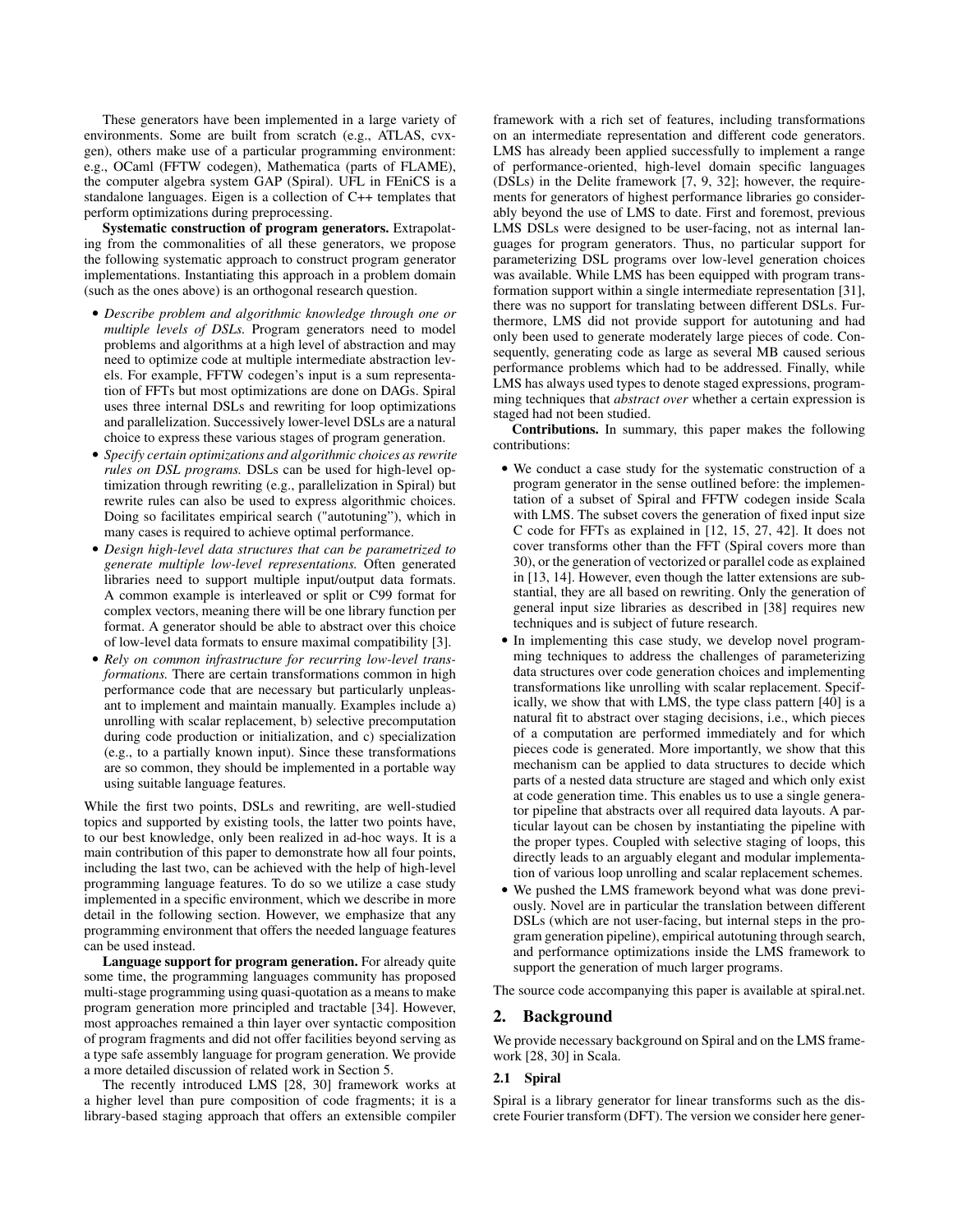

**Figure 1.** FFT [\(1\)](#page-2-0) dataflow (right to left) for  $n = 16 = 4 \times 4$ . The inputs to two  $\text{DFT}_4$ s are emphasized.

<span id="page-2-1"></span>

<span id="page-2-3"></span>Figure 2. The version of Spiral considered in this paper.

ates unvectorized single-threaded DFT code for arbitrary but fixed input sizes as explained in [\[12,](#page-9-18) [27,](#page-9-19) [42\]](#page-9-20).

Discrete Fourier transform. The DFT multiplies a given complex input vector x of length n by the fixed  $n \times n$  DFT matrix to produce the complex output vector y. Formally,

$$
y = \mathbf{DFT}_n x
$$
, where  $\mathbf{DFT}_n = [\omega_n^{k\ell}]_{0 \leq k,\ell \leq n}$ 

and  $\omega_n = \exp(-2\pi\sqrt{-1}/n)$ .

Fast Fourier transforms (FFTs). Divide-and-conquer FFTs (the algorithm knowledge) in Spiral are represented as rules that decompose  $\mathbf{DFT}_n$  into a product of structured sparse matrices that include smaller DFTs. For example, the Cooley-Tukey FFT is given by

<span id="page-2-0"></span>
$$
\text{DFT}_n \to (\text{DFT}_k \otimes I_m) T_m^n (I_k \otimes \text{DFT}_m) L_k^n, \quad n = km, (1)
$$

where  $I_n$  is the identity matrix,  $L_k^n$  is a certain permutation matrix,  $T_m^n$  is the diagonal matrix of twiddle factors, and

$$
A \otimes B = [a_{k,\ell}B]_{0 \le k,\ell < n} \quad \text{ for } A = [a_{k,\ell}]_{0 \le k,\ell < n} \, .
$$

This formalism, called SPL, is a DSL that captures the data flow of computation. For example, [\(1\)](#page-2-0) for  $n = 16 = 4 \times 4$  is shown in Fig. [1;](#page-2-1) each gray block is a  $DFT<sub>4</sub>$  that is again computed recursively using [\(1\)](#page-2-0).

Other FFT rules in our prototype include the prime factor FFT  $(n = km, \text{ gcd}(k, m) = 1)$ , and the Rader FFT (*n* is prime):

$$
\textbf{DFT}_n \to V_{k,m}^{-1}(\textbf{DFT}_k \otimes I_m)(I_k \otimes \textbf{DFT}_m)V_{k,m},
$$
 (2)

$$
\mathbf{DFT}_n \to W_n^{-1}(I_1 \oplus \mathbf{DFT}_{p-1})E_n(I_1 \oplus \mathbf{DFT}_{p-1})W_n.
$$
 (3)

Here,  $V$ ,  $W$  are certain permutation matrices,  $E_n$  is diagonal, and ⊕ is the block-diagonal composition. Recursive application of FFT rules [\(1\)](#page-2-0)–[\(3\)](#page-2-2) yields algorithms for a given  $\text{DFT}_n$  and there are many choices in this recursion. All FFTs are terminated with the base rule  $\text{DFT}_2 \rightarrow F_2 = \begin{bmatrix} 1 & 1 \\ 1 & -1 \end{bmatrix}$ .

Loop merging. Fig. [1](#page-2-1) suggests a recursive computation in four steps: permutation, followed by a loop over smaller FFTs, followed by scaling, followed by another loop over smaller FFTs. This causes four passes over the data, which is inefficient. A better solution fuses the permutation and scaling steps with the subsequent loops. The permutation then becomes a readdressing in the loop. This merging problem becomes more difficult upon recursion. For example, if all rules [\(1\)](#page-2-0)–[\(3\)](#page-2-2) are applied (e.g., for  $n = pq$ , q prime and  $q - 1 = rs$ ) one may encounter the SPL fragment

$$
(I_p \otimes (I_1 \oplus (I_r \otimes DFTs)Lrrs) Wq) Vp,q.
$$

The challenge here is to fuse all three permutations into the innermost loop and to simplify the resulting index expression. In Spi-ral, this is solved using the DSL Σ-SPL and rewriting [\[12\]](#page-9-18). Σ-SPL makes loops and index functions explicit. As a simple example, we consider the fragment  $(I_4 \otimes \mathbf{DFT}_4) L_4^{16}$  occurring in Fig. [1.](#page-2-1) First, it is translated into  $\Sigma$ -SPL, then the permutation is fused into the loop, then the resulting composed index function is simplified. All steps are done by rewriting using rules provided to Spiral:

<span id="page-2-4"></span>
$$
\left(\sum_{j=0}^{3} S(h_{4j,1}) \mathbf{DFT}_4 G(h_{4j,1})\right) \operatorname{perm}(\ell_4^{16}) \tag{4}
$$

$$
\rightarrow \sum_{j=0}^{3} S(h_{4j,1}) \mathbf{DFT}_4 G(\ell_4^{16} \circ h_{4j,1})
$$
 (5)

<span id="page-2-5"></span>
$$
\rightarrow \sum_{j=0}^{3} S(h_{4j,1}) \mathbf{DFT}_4 G(h_{j,4}). \tag{6}
$$

 $G(.)$  and  $S(.)$  are called gather and scatter and are containers for symbolic index functions that can be manipulated. The sum represents a possible loop, and the loop body is a  $DFT_4$  yet to be further expanded.

Generator. The entire generator is shown in Fig. [2](#page-2-3) for some example size  $(n = 252)$ . One of many possible algorithms is generated in SPL, translated to and then optimized in  $\Sigma$ -SPL as explained above, and then translated into a C intermediate language using partial unrolling (namely every DFT below a certain size B encountered in the recursion; we use  $B = 16$ ) that represents the computation DAG. On this DAG, various standard and DFTspecific simplifications are done as explained in [\[15\]](#page-9-0) (e.g., algebraic simplification, constant normalization and propagation); finally the code is unparsed into C. The entire process is wrapped into a search loop that measures runtime and finds the best recursion using dynamic programming.

#### <span id="page-2-6"></span>2.2 Scala and Lightweight Modular Staging

Multi-stage programming (MSP, or *staging* for short) as established by Taha and Sheard [\[34\]](#page-9-11) aims to simplify program generator development by expressing the program generator and parts of the generated code in a single program, using the same syntax. Traditional MSP languages like MetaOCaml [\[8\]](#page-9-25) implement staging by providing syntactic quasi-quotation brackets to explicitly delay the evaluation of (i.e., stage) chosen program expressions.

<span id="page-2-2"></span>Contrary to dedicated MSP languages, LMS uses only types to distinguish the computational stages. Expressions of type Rep[T] in the first stage yield computations of type T in the second stage. Expressions of a plain type T in the first stage will be evaluated and become constants in the generated code. The standard Scala type system propagates information about which expressions are staged and thus performs a semi-automatic local binding-time analysis (BTA). Thus, LMS provides some of the benefits of automatic partial evaluation [\[18\]](#page-9-26) and of manual staging.

Example: Data and traversal abstractions. Consider a Scala implementation of a high-level vector data structure backed by an array:

**class** Vector[T](**val** data: Array[T]) { **def** foreach(f:  $T \Rightarrow$  Unit): Unit = { **var**  $i = 0$ ; **while** ( $i <$  data.length) {  $f(data(i))$ ;  $i +1$  } }}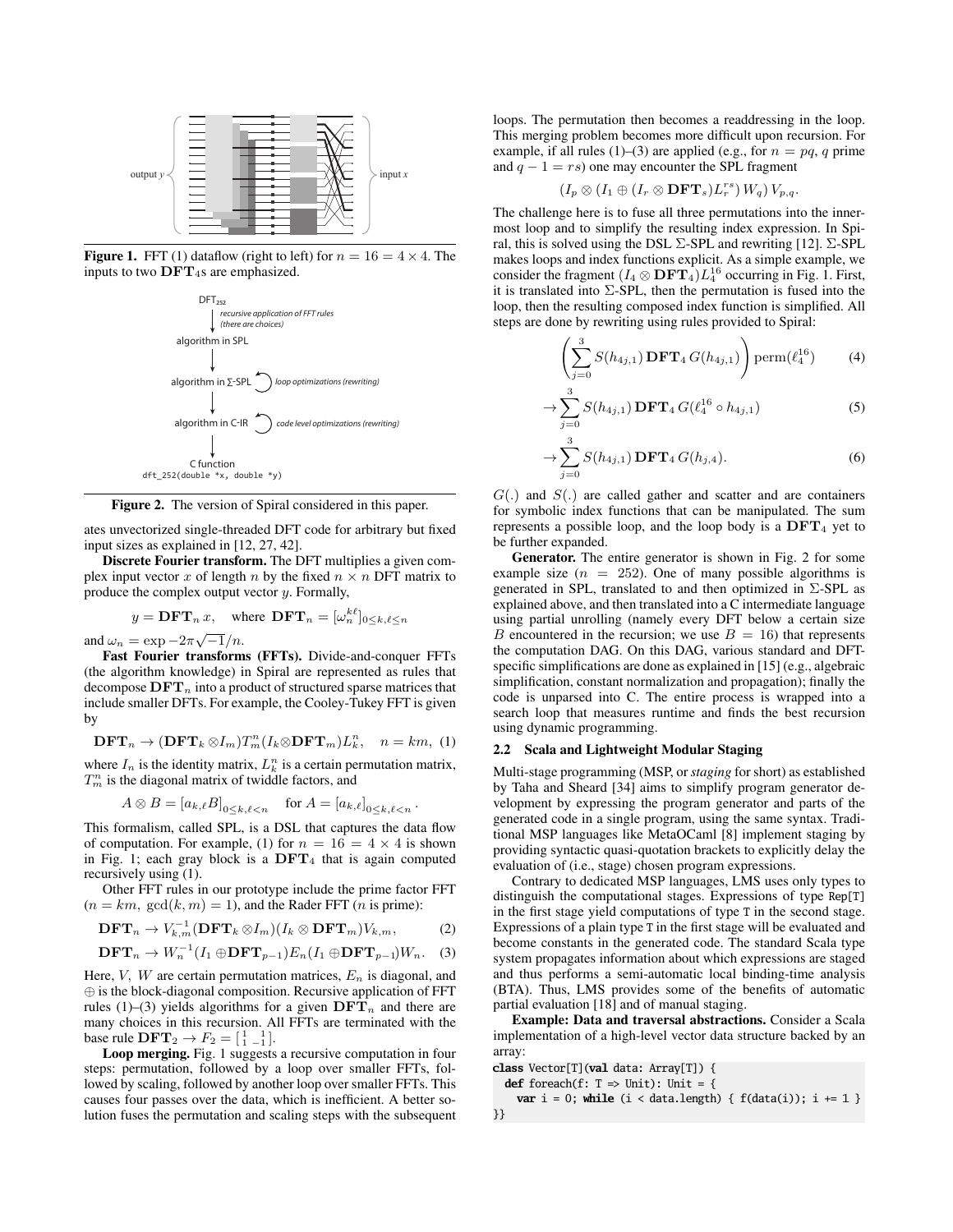Given this definition, we can traverse a vector using its foreach method; for example to print its elements:

vector foreach {  $i \Rightarrow$  println(i) }

While convenient, the vector abstraction has non-negligible abstraction overhead (e.g., closure allocation and interference with JVM inlining). To obtain high performance code, we would like to turn this implementation into a code generator, that, when encountering a foreach invocation, will emit a while loop instead. Using LMS, we only need to change the method argument and return types, and the type of the backing array, by adding the Rep type constructor to stage selected parts of the computation:

**class** Vector[T](**val** data: Rep[Array[T]]) {

**def** foreach(f: Rep[T] => Rep[Unit]): Rep[Unit] = {

**var**  $i = 0$ ; **while**  $(i < data.length) { f(data(i)) ; i+=1}$ The LMS framework provides overloaded variants of many operations (e.g. array access data $(i)$ ) that lift those operations to work on Rep types, i.e., staged expressions rather than actual data. This allows us to leave the method body unchanged.

It is important to note the difference between types Rep[A=>B] (a staged function object) and Rep[A]=>Rep[B] (a function on staged values). For example, using the latter in the definition of foreach, ensures that the function parameter is always evaluated and unfolded at staging time.

In addition to the LMS framework, we use the Scala-Virtualized compiler [\[29\]](#page-9-27), which redefines several core language features as method calls and thus makes them overloadable as well. For example, the code

**var**  $i = 0$ ; **while**  $(i < n) \{ i = i + 1 \}$ 

will be desugared as follows:

**val**  $i = \text{newVar}(0)$ ;  $\text{while}(i < n, \{ \text{assign}(i, i + 1) \})$ 

The LMS framework provides methods \_\_newVar, \_\_assign, \_\_while, overloaded to work on staged expressions with Rep types.

The LMS extensible graph IR. Another key difference between LMS and earlier staging approaches is that LMS does not directly generate code in source form but provides instead an extensible intermediate representation (IR). The overall structure is that of a "sea of nodes" dependency graph [\[10\]](#page-9-28). For details we refer to [\[28,](#page-9-12) [30,](#page-9-13) [32\]](#page-9-16); a short recap is provided next.

The framework provides two IR class hierarchies. Expressions are restricted to be atomic and extend Exp[T]:

**abstract class** Exp[T]

**case class** Const[T](x: T) **extends** Exp[T]

**case class** Sym[T](n: Int) **extends** Exp[T]

Composite IR nodes extend Def[T]. Custom nodes typically are composite. They refer to other IR nodes only via symbols. There is also a class Block[T] to define nested blocks.

As a small example, we present a definition of staged arithmetic on doubles (taken from [\[30\]](#page-9-13)). We first define a pure interface in trait Arith by extending the LMS trait Base, which defines Rep[T] as an abstract type constructor.

```
trait Arith extends Base {
```

```
def infix_+(x: Rep[Double], y: Rep[Double]): Rep[Double]
 def infix_-(x: Rep[Double], y: Rep[Double]): Rep[Double]
}
```
We continue by adding an implementation component ArithExp, which defines concrete Def[Double] subclasses for plus and minus operations.

```
trait ArithExp extends BaseExp with Arith {
```

```
case class Plus(x: Exp[Double], y: Exp[Double])
 extends Def[Double]
```
**case class** Minus(x: Exp[Double], y: Exp[Double]) **extends** Def[Double]

**def**  $\text{infix}_+(x: \text{Exp}[\text{Double}], y: \text{Exp}[\text{Double}]) = \text{Plus}(x, y)$ 

**def** infix\_-(x: Exp[Double], y: Exp[Double]) = Minus(x,y) }

Trait BaseExp defines Rep[T]=Exp[T], whereas Rep[T] was left abstract in trait Base.

Taking a closer look at ArithExp reveals that the expected return type of infix\_+ is  $Exp[Double]$  but the result value  $Plus(x, y)$  is of type Def[Double]. This conversion is performed implicitly by LMS using toAtom:

**implicit def** toAtom[T](d: Def[T]): Exp[T] = reflectPure(d)

The method reflectPure maintains the correct evaluation order by binding the argument d to a fresh symbol (on the fly conversion to administrative normal form (ANF)).

**def** reflectPure[T](d: Def[T]): Sym[T]

**def** reifyBlock[T](b: =>Exp[T]): Block[T]

The counterpart reifyBlock (note the by-name argument) collects performed statements into a block object. Additional reflect methods exist to mark IR nodes with various kinds of side effects (see [\[32\]](#page-9-16) for details).

# 3. Implementing the Spiral Prototype Using LMS

In this section we explain the implementation of the generator, as outlined in Section [2.1,](#page-1-0) in the LMS framework. The section is organized according to the approach presented in Section [1;](#page-0-0) all of the steps are relevant for the chosen subset of Spiral. The running example will be  $\text{DFT}_4$  decomposed using [\(1\)](#page-2-0):

$$
\mathbf{DFT}_4 \to (\mathbf{DFT}_2 \otimes I_2) T_2^4 (I_2 \otimes \mathbf{DFT}_2) L_2^4 \tag{7}
$$

#### <span id="page-3-0"></span>3.1 Algorithmic Knowledge as Multiple Levels of DSLs

Spiral requires three DSLs: SPL, Σ-SPL, and an internal representation of C (C-IR); see Fig. [2.](#page-2-3) We focus on SPL.

DSL representation. The DSL SPL is defined inside Scala in two steps. First, basic matrices such as  $T_m^n$ ,  $L_k^n$ , or  $\mathbf{DFT}_2$  are defined as regular Scala classes:

**abstract class** SPL

**case class** T(n: Int, m: Int) **extends** SPL

**case class** DFT(n: Int) **extends** SPL

```
case class F2() extends SPL
```
**case class** I(n: Int) **extends** SPL

**case class** L(n: Int, k: Int) **extends** SPL

Then, matrix operations like product (composition) or  $\otimes$  are defined using LMS. The common practice in LMS is to first provide the language interface in terms of abstract methods that operate on (staged) Rep types:

## **trait** SPL\_Base **extends** Base {

**implicit def** SPLtoRep(i: SPL): Rep[SPL]

**def** infix\_tensor (x: Rep[SPL], y: Rep[SPL]): Rep[SPL]

```
def infix_compose(x: Rep[SPL], y: Rep[SPL]): Rep[SPL] }
```
The method SPLtoRep defines an implicit lifting of SPL operands to Rep[SPL] expressions, and the methods infix\_tensor as well as infix\_compose define the corresponding operations. Similar to the example in Section [2,](#page-1-1) we continue with the concrete implementation in terms of the LMS expression hierarchy.

```
trait SPL_Exp extends SPL_Base with BaseExp {
```

```
implicit def SPLtoRep(i: SPL) = Const(i)
```

| case class Tensor (x:Exp[SPL], y:Exp[SPL]) extends Def[SPL]       |  |  |
|-------------------------------------------------------------------|--|--|
| case class $Compose(x:Exp[SEL], y:Exp[SEL])$ extends $Def[SPI]$   |  |  |
| <b>def</b> infix_tensor $(x:Exp[SPL], y:Exp[SPL]) = Tensor(x, y)$ |  |  |

**def** infix\_compose (x:Exp[SPL], y:Exp[SPL]) = Compose(x, y) } SPLtoRep instructs the compiler to convert objects of type SPL to their staged version, whenever a compose or tensor operation is applied.

Decomposition and search. As explained in Section [2.1,](#page-1-0) FFTs are expressed as decomposition rules in SPL. We represent such a rule (e.g., [\(1\)](#page-2-0)), using Scala's first-class pattern matching expression called *partial function*. The type in our case is

**type** Rule = PartialFunction[SPL,Rep[SPL]]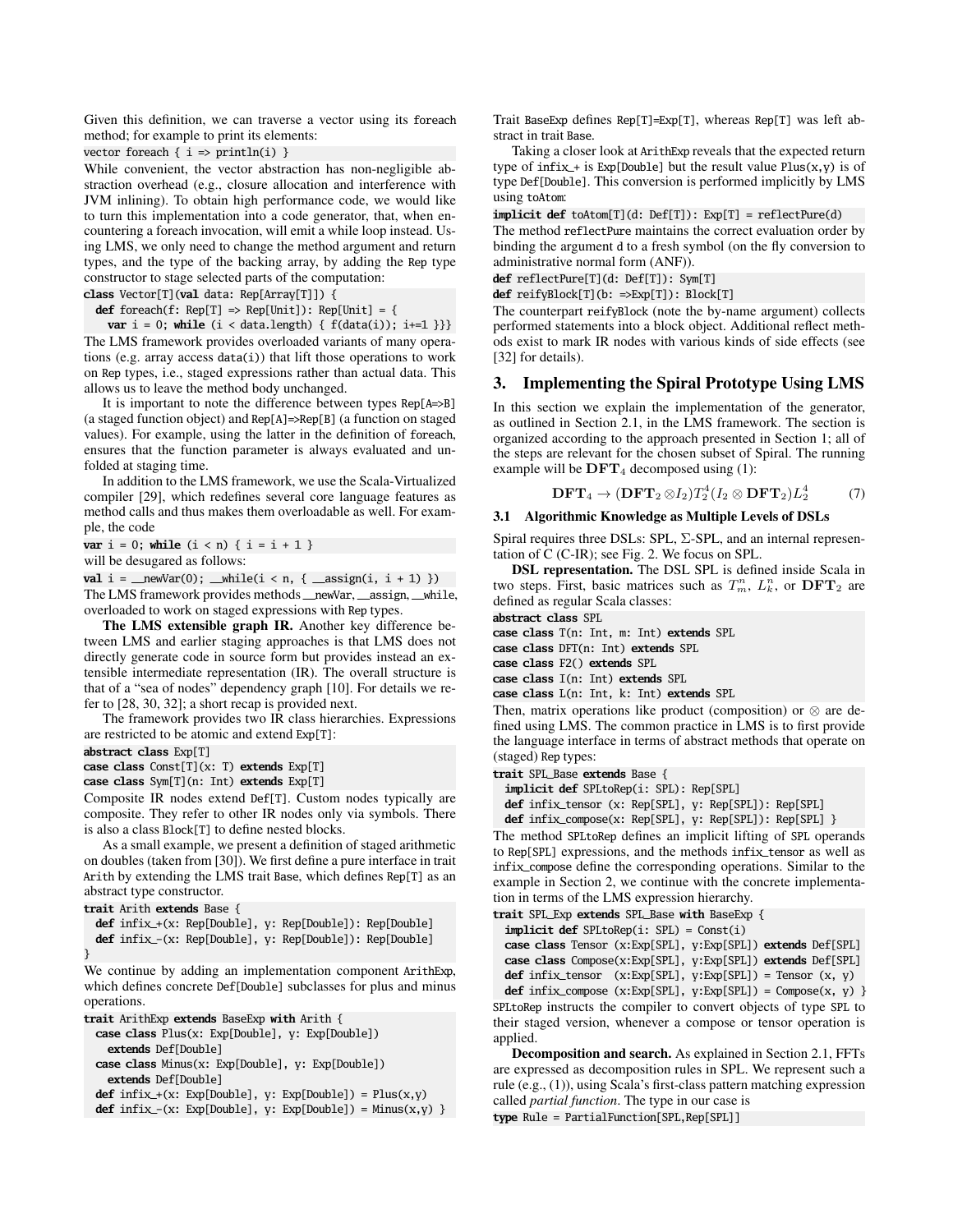

**Figure 3.** SPL IR representation of a staged  $\text{DFT}_4$  decomposition

<span id="page-4-0"></span>

| SPL exp. $S$      | Pseudo code for $y = Sx$                                                                           | <b>Function</b>       |
|-------------------|----------------------------------------------------------------------------------------------------|-----------------------|
| $A_n B_n$         | $<$ code: $t = Bx$<br>$<$ code: $v = At$                                                           | $f_{\rm comp}$        |
| $I_n \otimes A_n$ | for $(i=0: i\leq m: i++)$<br>$<$ code: $v[i*n:1:i*n+n-1] =$<br>$A(x[i*n:1:i*n+n-1])$               | $f_{\text{tensors}}$  |
| $A_n\otimes I_n$  | for $(i=0; i \le n; i++)$<br><code: v[i:n:i+m*n−n]="&lt;br"><math>A(x[i:n:i+m*n-n])</math></code:> | $f_{\text{AtensorI}}$ |
| $F_{2}$           | $v[0] = x[0] + x[1]$ :<br>$v[1] = x[0] - x[1]$ :                                                   | $f_{\rm F2}$          |

<span id="page-4-1"></span>Table 1. SPL to code mapping and name of the emitted functions.

where SPL and Rep[SPL] are the types of the lefthand side and righthand side of a rule like [\(1\)](#page-2-0), respectively. The complete definition of [\(1\)](#page-2-0) takes the following form. Note how the partial function captures the condition of applicability.

**val** DFT\_CT: Rule = { **case** DFT(n) **if** n > 2 && !isPrimeInt(n) => **val** (m,k) = factorize(n) (DFT(k) tensor I(m)) compose T(n,m) compose  $(I(k)$  tensor  $DFT(m)$ ) compose  $L(n,k)$ }

In the same fashion we represent a base rule to terminate the algorithm:

**val** DFT\_Base: Rule =

**case** DFT(2) => F2()

Partial functions provide a method isDefinedAt that matches an input against the pattern inside the function and returns true if the match succeeds. Hence, we obtain a list of all rules applicable to  $\text{DFT}_4$  as follows:

#### **val** allRules = List(DFT\_CT, DFT\_Base, ...........)

**val** applicableRules = allRules filter (\_.isDefinedAt(DFT(4))) Partial functions also include an apply method that returns the result of the body of the function. Using this method, all algorithms for a  $\text{DFT}_n$  can easily be generated. In practice, we utilize a feedback driven dynamic programming search to explore only a subspace of all possible decompositions. In our running example, there is only one algorithm shown in Fig. [3.](#page-4-0) The circles refer to the Compose class, the ⊗ to the Tensor class; all the leaves are subclasses of SPL. This representation can now be transformed using rewriting (see Section [3.2](#page-5-0) later), or unparsed into the target language.

Translation. Since we need to further manipulate the generated algorithm, we do not unparse directly to target code. Rather we define a denotational interpretation of the DSL, which maps every node of the IR graph to its "meaning": a Scala function that performs the corresponding matrix-vector multiplication. The inand output types are arrays of complex numbers. This function can immediately be used to execute the program when prototyping or debugging. In the next section we will derive translations to lowerlevel DSLs from the interpretation. Examples of these functions are shown in Table [1.](#page-4-1) Conceptually, they correspond to the templates used in the original SPL compiler [\[42\]](#page-9-20).

To implement this mapping in Scala, we define an abstract method transform in the base class SPL:

#### **abstract class** SPL {

**def** transform(in: Array[Complex]): Array[Complex] }

and provide implementations for each concrete subclass (e.g., mapping  $F_2$  to  $f_{F2}$ ).

**case class** F2() **extends** SPL {

```
override def transform(in: Array[Complex]) = {
 val out = new Array[Complex](2)
 out(0) = in(0) + in(1)out(1) = in(0) - in(1)out }}
```
The definition of complex numbers is straightforward.

```
case class Complex(_re: Double, _im: Double) {
```
**def** plus(x: Complex, y: Complex)

 $=$  Complex(x.\_re + y.\_re, x.\_im + y.\_im)

**def** minus(x: Complex, y: Complex)  $=$  Complex(x.\_re - y.\_re, x.\_im - y.\_im) }

In addition to the SPL operands, we need to translate the tensor and compose operations. We provide suitable functions for each individual case, for example

**def** I\_tensor\_A(I\_n: Int, A: (Array[Complex]=>Array[Complex]))

```
= \{ in: Array[Complex] \Rightarrow
```
}

in.grouped(in.size/I\_n) flatMap (part => A(part)) } To obtain an interpretation of a given SPL program, we traverse the SPL IR graph (e.g., Fig. [3\)](#page-4-0) in dependency order, call for every node the appropriately parameterized function:

```
def translate(e: Exp[SPL]) = e match {
  case Def(Tensor(Const(I(n)), Const(a: SPI)) \RightarrowI_tensor_A(n, a.transform)
    .....
```
The pattern extractor Def is provided by LMS and will look up the right-hand side definition of an expression in the dependency graph. The result of invoking translate on the topmost node in the SPL IR yields the desired DFT computation as a Scala function of type Array[Complex]=>Array[Complex]. In the running  $DFT_4$ example, the generated call graph takes the following form:

$$
f_{\text{comp}}(f_{\text{comp}}(f_{\text{comp}}(f_{\text{AtensorI}}(f_{F2}, f_1), f_T), f_{\text{ItensorA}}(f_1, f_{F2})), f_L)
$$
 (8)

In summary, at this stage we have already constructed an internal DSL, which can be used within the native environment of Scala.

Translation to another DSL. Running an internal DSL in a library fashion is convenient for debugging and testing. However, for the generator we need to be able to translate one DSL into another DSL, to rewrite on the DSL, and to unparse the DSL into a chosen target language. Next, we show how to translate SPL into another DSL: an internal representation of a subset of C, called C-IR, for further optimization. We omit the step through  $\Sigma$ -SPL shown in Fig. [2](#page-2-3) due to space limitations, but the technique used for translation is analogous.

To translate to C-IR, only a very minor change is required: the parameters of the class Complex are annotated with Rep for staging: **case class** Complex(\_re: CIR.Rep[Double], \_im: CIR.Rep[Double]) Note that since we are now working with multiple DSLs, we need to specify which language we are referring to by using SPL.Rep or CIR.Rep. In unambiguous cases we omit the prefix and leave it to Scala's scoping mechanism. Invoking translate as defined above now yields a function that returns an IR representation of the computation, instead of the actual computation result. Enveloping the generated function within a wrapper as shown below yields the C-IR representation depicted in Fig. [4.](#page-5-1)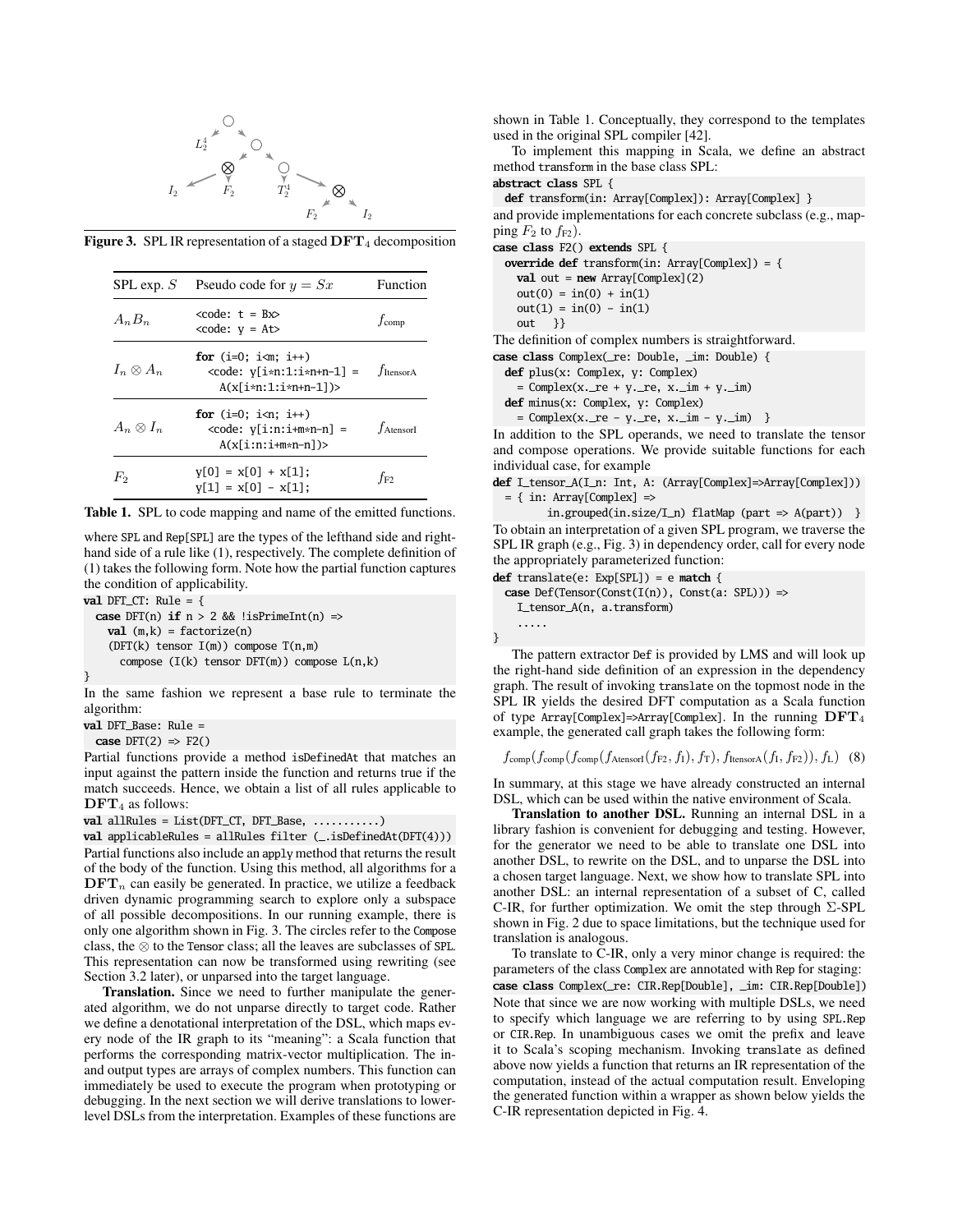

<span id="page-5-1"></span>Figure 4. C-IR representation of a staged  $DFT<sub>4</sub>$  decomposition for complex input.

```
def wrapper(f: Array[Complex]=>Array[Complex], dft_size: Int)
     (in: Rep[Array[Double]], out: Rep[Array[Double]]) = \{val scalarized = new Array[Complex](dft_size)
  for (i \leftarrow 0 \text{ until } df\_size)scalarized(i) = Complex(in(i*2),in(i*2+1))val res = f(scalarized)
  for (i \leftarrow 0 until dft_size) {
    out(i*2) = res(i).out(i*2+1) = res(i)._im
}}
```
This wrapper transforms a staged double array into another staged array by calling the created function f within the snippet. Note that the implementation commits to a specific encoding of complex arrays into double arrays (as shown: interleaved format). We will abstract over the choice of representation in Section [3.3.2.](#page-6-0) The wrapper also commits to a specific code style, namely unrolling with scalar replacement; abstraction over this choice is also explained later. The white boxes in Fig. [4](#page-5-1) correspond to the reads of and writes to the staged array; the other boxes are arithmetic operations on staged doubles. Note how any abstraction overhead in the function callgraph is gone due to unrolling and only the operations on the staged variables \_re and \_im remain. Unparsing to actual C code is now straightforward.

## <span id="page-5-0"></span>3.2 Optimization through DSL Rewriting

Most domain-specific optimizations in Spiral are done by rewriting DSL expressions. In case of our prototype this occurs on two levels (Fig. [2\)](#page-2-3): Σ-SPL and C-IR. LMS provides rewriting support through its transformer infrastructure [\[28\]](#page-9-12). Combined with the pattern matching support of Scala, the rewrite rule used in [\(5\)](#page-2-4), for example, takes the following form:

```
override def transformStm(stm: Stm):Exp[Any]= stm.rhs match {
 case Compose(Const(g: Gather), Const(lperm: L)) =>
    Gather(compose(l(lperm.k,lperm.m),g.f))
 case _ => super.transformStm(stm)
}
```
The same infrastructure is used to optimize the C-IR graph. For example, the simplification of multiplications by 0 or 1 and constant folding are implemented as follows:

```
override def transformStm(stm: Stm):Exp[Any]= stm.rhs match {
  case NumericTimes(a, b) \Rightarrow (this(a), this(b)) match {
    case (Const(p), Const(q)) \Rightarrow Const(p * q)
```
\n
$$
\text{case } (\_, \, \text{Const}(0)) \mid (\text{Const}(0), \_, \_) \Rightarrow \text{Const}(0)
$$
\n

\n\n $\text{case } (\mathrm{e}, \, \text{Const}(1)) \mid (\text{Const}(1), \, \mathrm{e}) \Rightarrow \mathrm{e}$ \n

\n\n $\text{case } (\mathrm{e1}, \, \mathrm{e2}) \Rightarrow \mathrm{e1} * \mathrm{e2}$ \n

**case** \_ => **super**.transformStm(stm) }

The operation **this**(a),**this**(b) applies the enclosing transformer object to the arguments a,b of the multiplication statement. The optimizations implemented in our prototype include common subexpression elimination, constant normalization, DAG transposition and others from [\[15\]](#page-9-0).

Scala provides additional pattern matching flexibility with custom *extractor objects*. Any object that defines a method unapply can be used as a pattern in a match expression. An example were we use this are binary rewrite rules over longer sequences of expressions. Consider for example a putative simplification rule  $H(m)$   $\circ$  $H(n) \to H(m+n)$ . We would like to apply this rule to a sequence of  $\circ$  operations, such that for example  $A \circ H(m) \circ H(n) \circ B$  becomes  $A \circ H(m + n) \circ B$ . This can be achieved in two steps. We use type IM as a shortcut for Rep[SPL]. First, we define a custom extractor object:

**object** First {

**def** unapply(x: IM): Option[(IM, IM=>IM)] = x match {

**case**  $Def(Compose(a,b)) \Rightarrow Some((a, (a1 \Rightarrow a1 \text{ compose } b))))$ **case**  $\Rightarrow$  Some((x, x1  $\Rightarrow$  x1)) }}

Matching First against  $A \circ B$  will extract  $(A, w)$  where w is a function that replaces A, i.e.,  $w(C) = C \circ B$ . Matching against just  $A$  will return  $(A, id)$ .

In the second step, we define a "smart" constructor for the ◦ operation Compose that uses First to generalize the binary rewrite:

```
def infix_compose(x: IM, y: IM): IM = (x,y) match {
  case (Const(H(m)), First(Const(H(n)), wrap)) =>
    wrap(H(m+n))case (\text{Def}( \text{Compose}(a,b)), c) =>
    a compose (b compose c)
  \csc =Compose(x, y)}
```
If the rewrite is not directly applicable, another case is tried that will canonicalize  $(A \circ B) \circ C$  to  $A \circ (B \circ C)$ . Only if that fails, an IR node Compose(a,b) is created. Finally, a transformer needs to be created that invokes the smart constructor:

**override def** transformStm(stm: Stm):Exp[Any]= stm.rhs **match** { **case**  $\text{Compose}(x, y) \Rightarrow \text{this}(x) \text{ compose this}(y)$ **case** \_ => **super**.transformStm(stm)}

In our generator we use this feature to implement most of the  $\Sigma$ -SPL rewrites including those sketched in [\(5\)](#page-2-4) and [\(6\)](#page-2-5).

#### 3.3 Abstracting Over Data Representations and Code Style

In this section we discuss techniques to abstract over data layouts that go hand in hand with performance transformations such as selective precomputation, unrolling with scalar replacement, and specialization. The key insight is to abstract over staging decisions: we will be able to generate data structures or code patterns where different pieces are evaluated at generation time or computed by the generated code, depending on particular type instantiations.

We will make use of the type class design pattern [\[25,](#page-9-29) [40\]](#page-9-24), which decouples data objects from generic dispatch and thus combines naturally with a staged programming model. As an example that we use later, we define a variant of Scala's standard Numeric type class that enables abstraction over different numeric types including double, float, and complex:

**trait** NType[T] {

- **def** plus (x: T, y: T): T
- **def** minus(x: T, y: T): T }

It is easy to define an instance for numeric operations on doubles: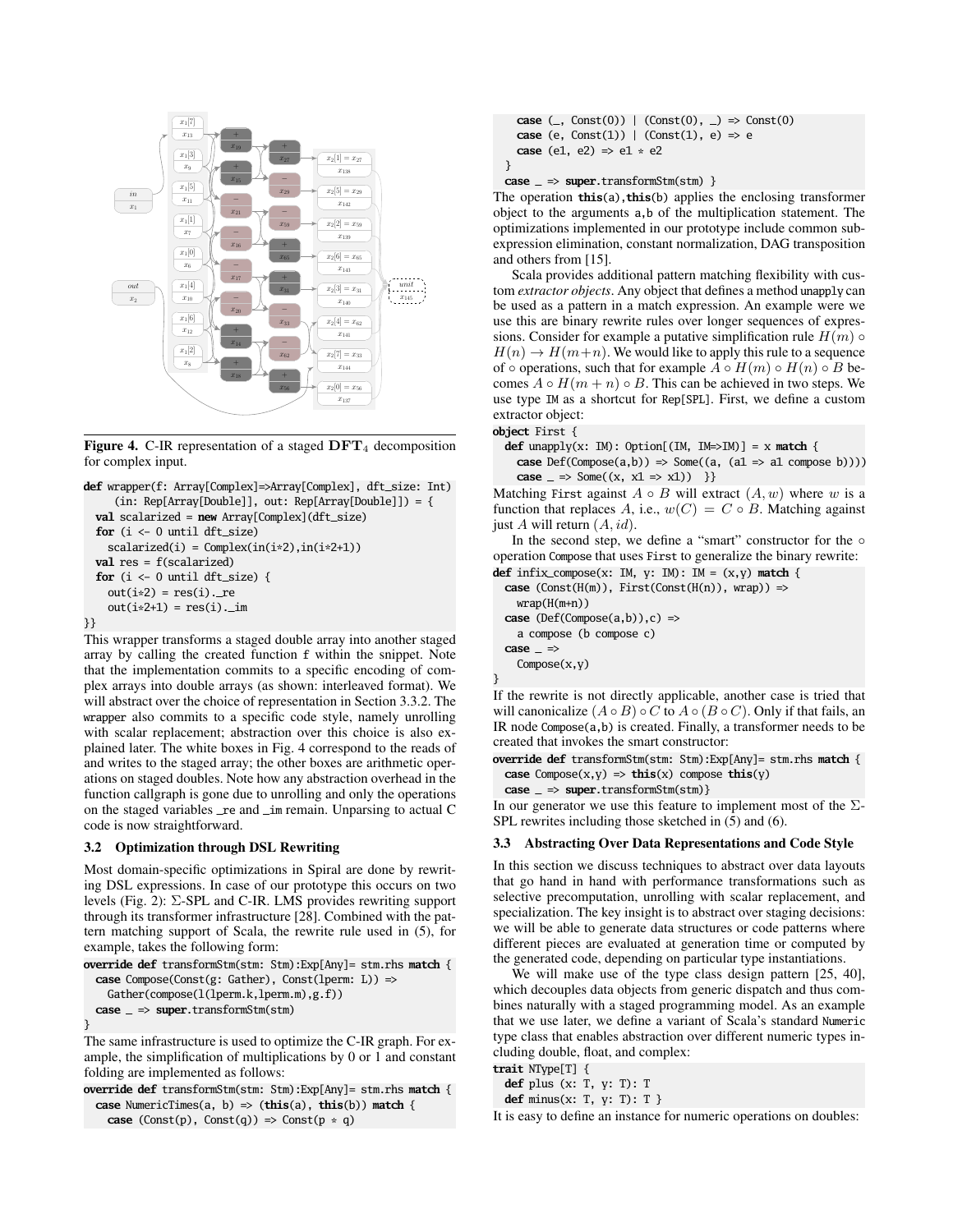**implicit object** doubleNT **extends** NType[Double] {

**def** plus (x: Double, y: Double) =  $x + y$ 

**def** minus(x: Double, y: Double) =  $x - y$  }

As an example of using the generic types, we extend our earlier definition of complex numbers to abstract over the component type: **case class** Complex[T:NType](\_re: T, \_im: T) {

**def** num = implicitly[NType[T]]

**def** +(that: Complex) =

Complex(num.plus(\_re, that.\_re), num.plus(\_im, that.\_im)) **def**  $-($  that: Complex $) = ...$ }

We use Scala's implicitly operation to access the type class instance that implements the actual plus and minus operations. Type classes in Scala are implemented as implicit method parameters. Thus, the above class definition could equivalently be written as

**case class** Complex[T](\_re: T, \_im: T)(**implicit** num: NType[T]) Now that we have defined complex numbers, we can turn them into numeric objects as well:

```
implicit def complexNT[T:NType] extends NType[Complex[T]] {
```
**def** plus(x: Complex[T],  $y$ : Complex[T]) =  $x + y$ 

**def** minus(x: Complex[T],  $y$ : Complex[T]) =  $x - y$  }

To make the generation of C-IR as flexible as possible, we employ type classes to abstract over the choice of numeric types. In our context this means changing the signatures of our transform methods on SPL objects to the following format:

**def** transform[T:NType](in: Array[T]): Array[T] = ...

#### 3.3.1 Selective Precomputation

Precomputation is naturally supported by a staging framework such as LMS. Fine grain control over which parts should be precomputed is possible by using Rep types in suitable places. In many cases it is desirable to abstract over this decision, which is done using type classes as explained next. Afterwards we show as example the selective precomputation of the twiddle factors (the constants in  $T_m^n$ ) in [\(1\)](#page-2-0).

Selective staging. To abstract over the staging decision in addition to abstracting over the numeric data type as explained above, we define NType instances for each numeric type. For example, for doubles it becomes

**implicit object** doubleRepNT **extends** NType[Rep[Double]] {

**def**  $plus(x: Rep[Double], y: Rep[Double]) = x + y$ 

**def** minus(x: Rep[Double],  $y$ : Rep[Double]) =  $x - y$  }

Using this mechanism, we can turn staging on or off by providing the corresponding type when calling the transform function. For example, we can now invoke the same definition of transform with any of the following types:

```
Array[Double] Array[Complex[Double]]
```

```
Array[Rep[Double]] Array[Complex[Rep[Double]]]
```
The same mechanism enables further powerful abstractions that are explained below. In particular, the abstraction over the choice between interleaved and split complex format and over the choice between scalar replacement and array computations.

Precomputation. Precomputation is a classic performance optimization. An example in the context of the FFT are the constant twiddle factors required during the Cooley-Tukey FFT [\(1\)](#page-2-0). Those numbers require expensive sin and cos operations. It usually pays off to precompute those numbers and inline them as constants in the code or store them in a table. For very large sizes, when the FFT becomes memory-bound, a computation on the fly may be preferrable. Using selective staging we can abstract over this decision by simply instantiating the twiddle computation with a suitable type. The generic computation for one twiddle factor is

**case class** E[T:NType](**val** n : Int, **val** k : Int) { **def** re(p: T):  $T = cos(2.0 * math.Pi * p * k, n)$ 

```
def im(p: T): T = sin(2.0 * math.Pi * p * k, n) * -1.0 }
```
Instantiating with Double or Rep[Double] controls the precomputation. The latter needs staged sin and cos implementations.

#### <span id="page-6-0"></span>3.3.2 Abstraction over Data Representations

One of the cumbersome programming tasks in the creation of a program generator is support for different data layouts. In our case of FFTs, this would be different ways of storing complex numbers, including as interleaved, split, and C99 complex arrays. In this section, we explain how to abstract over this choice.

So far we have been using plain arrays to hold input, intermediate, and output data. To abstract over the data representation, we first define a new, abstract collection class Vector with an interface similar to arrays:

```
abstract class Vector[AR[_], ER[_], T] {
 def apply(i: AR[Int]): ER[T]
 def create(size: AR[Int]): Vector[AR, ER, T]
 def update(i: AR[Int], y: ER[T])
```
In contrast to arrays, however, Vector is parametric in two type constructors: AR and ER. The type constructor AR (short for AccessRep) wraps the indices that are used to access elements, and ER (short for ElemRep) wraps the type of elements. Instantiating either or both of these type constructors as Rep or NoRep (with NoRep[T]=T) will yield a data structure with different aspects staged. Moreover, ER can be instantiated to Complex to explicitly model vectors of complex numbers.

We also want to implement subclasses of Vector that abstract not only over the data layout but also over the choice of staging the internal storage or not (this is equivalent to scalarization of arrays discussed later). To do this we introduce another abstraction of arrays, which is less general, and only wraps a single type constructor AR around all operations:

```
trait ArrayOps[AR[_], T] {
```
}

}

```
def alloc(s: AR[Int]): AR[Array[T]]
def apply(x: AR[Array[T]], i: AR[Int]): AR[T]
def update(x: AR[Array[T]], i: AR[Int], y: AR[T])
```
Instances of ArrayOps will be used as type class arguments by Vector subclasses to abstract over plain and staged internal arrays (i.e., AR=Rep or NoRep).

Finally we have all constructs to represent a variety of different data layouts. We demonstrate with split complex (real and imaginary parts in separate arrays) and C99 complex arrays:

```
class SplitComplexVector[AR[_], T:NType](size: AR[Int])
  (implicit aops: ArrayOps[AR, T])
  extends Vector[AR, Complex, AR[T]] {
    val dataRe: AR[Array[T]] = aops.alloc(size)
    val dataIm: AR[Array[T]] = aops.alloc(size)
    def create(size: AR[Int]) = new SplitComplexVector(size)
    def apply(i: AR[Int]): Complex[AR[T]] =
      new Complex(_re = aops.apply(dataRe, i),
                  _im = aops.apply(dataIm, i))
    def update(i: AR[Int], y: Complex[AR[T]]) = {
      aops.update(dataRe,i,y._re)
      aops.update(dataIm,i,y._im)
    }}
class C99Vector[AR[_],T:NType](s: AR[Int])
  (implicit aops: ArrayOps[AR, Complex[T]])
  extends Vector[AR, AR, Complex[T]] {
    val data = aops.alloc(s)def create(size: AR[Int]) = new C99Vector[AR,T](size)
    def apply(i: AR[Int]): AR[Complex[T]] = aops.apply(data,i)
    def update(i: AR[Int], y: AR[Complex[T]])
      = aops.update(data,i,y)
}
```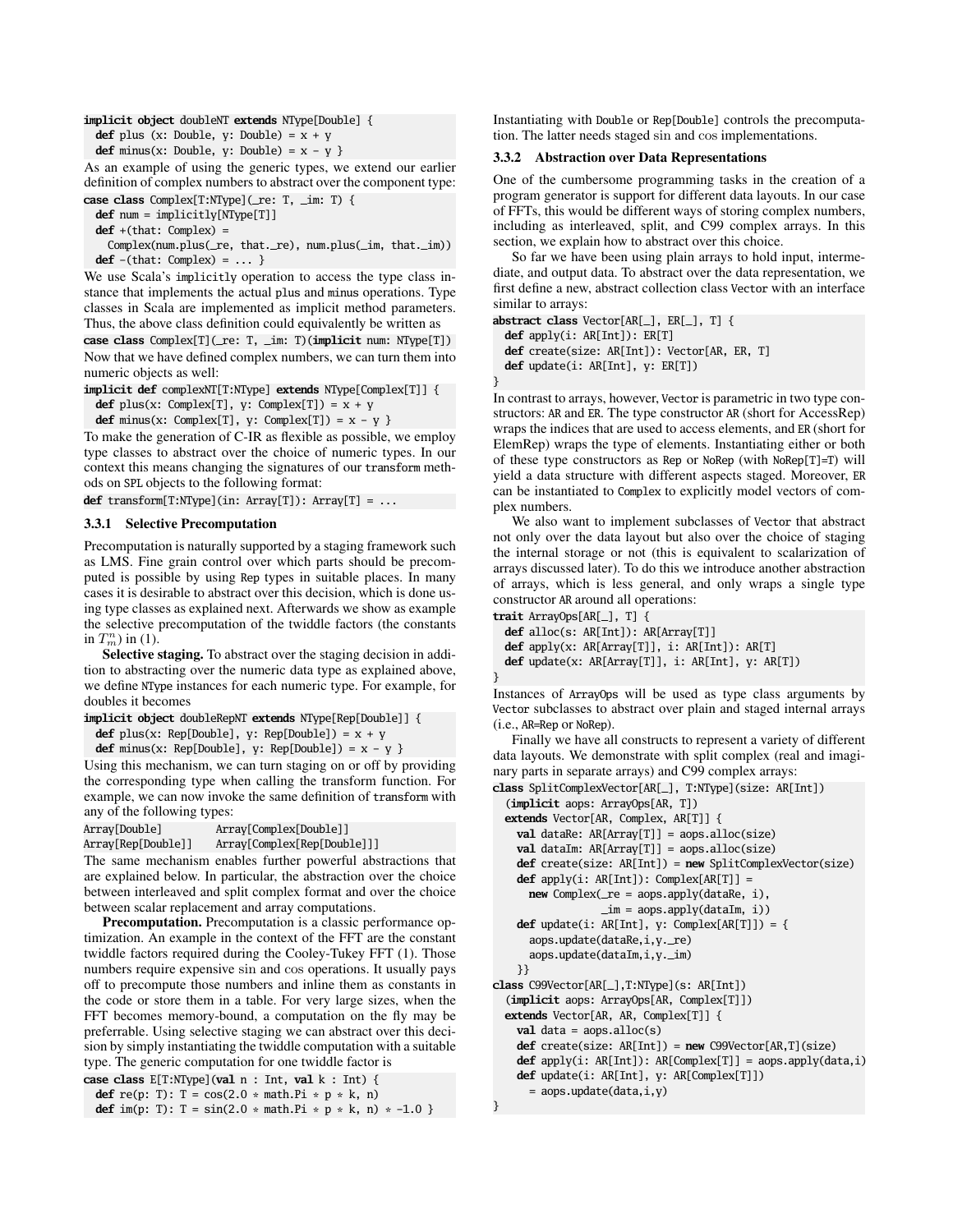The split complex implementation abstracts over staging via the type constructor parameter AR and contains elements of type Complex[AR[T]]. Thus, it extends Vector[AR,Complex,AR[T]]. An implementation of interleaved storage using a single array would use the same type. In contrast, the variant that implements arrays of C99 complex numbers specifies its element type as AR[Complex[T]] and therefore extends Vector[AR,AR,Complex[T]] The vector classes manage either one or two backing arrays using the operations of the aops type class instance, which is passed as an implicit constructor parameter. The accessor methods apply and update map element from the internal data arrays to an external interface and vice versa. In the split complex case, the external representation is always a staging-time Complex object.

Generalizing the generating functions. To accommodate the new generalized data structures, we have to slightly extend the interface of the transform method that emit the staged C-IR:

```
case class F2() extends SPL {
 override def transform[AR[_],ER[_],T:NType]
      (in: Vector[AR, ER, T]) = \{val out = in.create(2)
   out(0) = in(0) + in(1)out(1) = in(0) - in(1)out
}}
```
Calling this generalized F2 function with the input **val** in = **new** SplitComplexVector[Rep, Double](2)

will be resolved as

transform[Rep,Complex,Double](in: Vector[Rep,Complex,Double]) In other words, the internal storage type will be Rep[Array[Double]]. Therefore, array operations will appear in the resulting C-IR graph. The complex class, which is mainly used to enable more concise code, does not occur in the staged IR, therefore not causing any overhead.

In addition to the staged array data representations, we can also create a scalarized version:

```
val in = new SplitComplexVector[NoRep,Rep[Double]](2)
```
In this version, the array becomes a regular Scala array that contains staged values (Array[Rep[Double]]). The resulting C-IR graph does not contain any of the array or complex operations performed at staging time.

## 3.3.3 Unrolling and Scalar Replacement

We explain how to abstract over the code style.

Looped code. Beside variables and their operations, also control structures such as loops, conditionals and functions can be staged, as briefly shown already in section [2.2.](#page-2-6) For the I\_tensor\_A function introduced in section [3.1,](#page-3-0) extended by the abstractions introduced in [3.3.2,](#page-6-0) looped code can be implemented as follows:

```
def I_tensor_A[AR[_], ER[_], T:NType](size: Int, n: Int,
    A: Vector[AR, ER, T] \Rightarrow Vector[AR, ER, T]) = \{in: Vector[AR, ER, T] \Rightarrowval out = in.create(size)
  val n_staged: Rep[Int] = n
  val frag: Rep[Int] = size/n
  for (i \leftarrow 0 \text{ until } n_staged) {
    val tmp = in.create(frag)
    for(j \leftarrow 0 \text{ until frag}) \text{ tmp}(j) = in(i*n+j)val_t = A(tmp)for(j \leftarrow 0 until frag) out(i * n + j) = t(j)
  }
  out }
```
Note that the variables n\_staged and frag are annotated with a Rep type, therefore causing the for loop expression to be staged.

Scalarization. In mathematical high performance code, unrolling and scalar replacement in static single assigment (SSA) form is a standard optimization. It explicitly copies array elements that are reused into temporary variables and removes false dependencies; this way, the compiler is able to rule out memory aliasing and thus to perform better register allocation and instruction scheduling. Scalarization and SSA form come very naturally with LMS as already shown in Fig. [4.](#page-5-1) By moving the data from a staged array into a Scala container-object containing single staged variables, scalarization effectively takes place. For every operation result gained from this variables, LMS creates a new variable, thus producing SSA form. Using the constructs from Section [3.3.2,](#page-6-0) scalarization is done by simply moving data between containers:

**val** staged\_array: SplitComplexVector[Rep,Double]

**val** scalarized=**new** SplitComplexVector[NoRep,Rep[Double]](size) **for**  $(i \leftarrow \text{until size})$  scalarized $(i) = \text{staged\_array}(i)$ **for** (j <- until size) SomeComputation(scalarized(j)) **for**  $(i \leftarrow \text{until size})$  staged\_array $(i)$  = scalarized $(i)$ The value size is a non-staged integer. Next, we combine scalarization with unrolling.

Unrolling. To perform partial unrolling to enable scalarization, we just need to combine the concepts we have seen so far. In particular we scalarize at the beginning of the code fragment we want to unroll, replacing the staged loops with regular Scala loops. **def** I\_tensor\_A[AR[\_],ER[\_],T:NType](size: Int, n:Int,

```
A: Vector[AR, ER, T] \Rightarrow Vector[AR, ER, T]) = \{in: Vector[AR,ER,T] =>
val in_scalar = new SplitComplexVector[NoRep,ER[T]](size)
val out = in.create(size)
val frag = size/n
for (i \leftarrow 0 until size) in_scalar(i) = in(i) //scalarize
for (i <- 0 until n) { //start unrolling
  val tmp = in.create(frag)
  for(j \leftarrow 0 until frag) tmp(j) = in(i*n+j)val t = A(tmp)for(j \leftarrow 0 until frag) out(i * n + j) = t(j)
} //end of unrolling
out }
```
Instead of manually implementing scalarization for each loop, we can also introduce higher level methods to perform this conversion.

## 3.3.4 Specialization

Specialization is another important performance optimization and an ability that can distinguish library generators from manually written libraries. In the case of FFT, relevant opportunities for specialization include the presence of symmetry in the input (e.g., the second half is a mirrored version of the first half) or fixing certain inputs (e.g., all imaginary parts are zero). In both cases operations can be reduced. In LMS and our prototype, many specialization cases can be expressed by function composition, where the inner, more general function is wrapped into an outer one that replaces parts of the generic input to make specialization patterns explicit. To illustrate, we assume a function f on complex arrays.

**val**  $f: Array[Complex] \Rightarrow Array[Complex] = ...$ 

If we want to specialize f to an input whose first element is known to be 1.0, a specialized version f\_spec with the same signature can be obtained as follows (in.copy hides the assignment from the caller):

```
val f: Array[Complex] \Rightarrow Array[Complex] = \ldots
```
**val**  $f_{\text{p}} = \{ in: \text{Array}[\text{Complex}] \Rightarrow$ **val** in\_spec = in.copy()

```
in\_spec(0) = Complex(1.0, 0.0)
```
f(in\_spec)}

This pattern is detected at the C-IR optimization level and will result in the elimination of each multiplication with the real part, and each addition and subtraction with the imaginary part. Further dead code removal and opportunities for other simplifications may apply.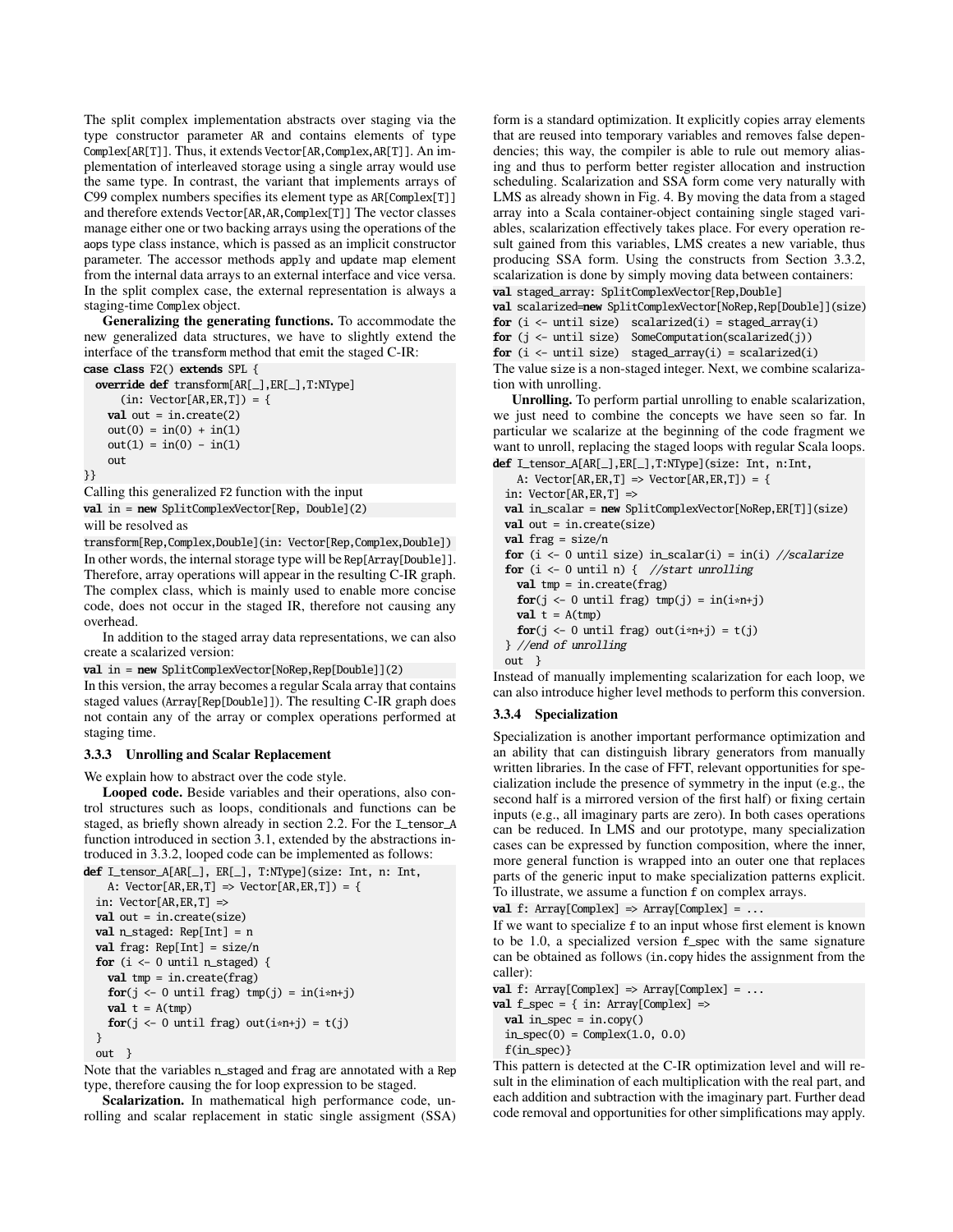

<span id="page-8-1"></span>Figure 5. Our generated code versus FFTW 3.3.2

In general, in a specialization the IR graph will be pruned, leading to a simplified version of the initial graph with less operations and thus better performance. In our prototype, the specialization cases mentioned above are supported for scalarized code. This is also the case in FFTW codegen [\[15\]](#page-9-0).

## 4. Experimental Results

We compare the performance of the code generated by our Spiral prototype (Fig. [2\)](#page-2-3) against the performance of the carefully handwritten and hand-optimized FFTW 3.3.3 (only the base cases in FFTW are (pre)generated), known to be one of the fastest libraries available. We keep the evaluation brief since the main contribution of this paper is in the demonstration of how to use program language features to build generators.

Experimental setup. The experiments were performed on an Intel i7-2620M with Ubuntu 11.10, using icc 13.0 with flags -O3 no-simd -no-vec -xHost. The timing is the minimum of ten repeated warm cache measurements with the TSC hardware performance counter. The code considered for both FFTW and our prototype is scalar code (no SSE/AVX vectorization) without threading and with in- and output in interleaved format. FFTW was used with its search enabled. The prototype uses a dynamic programming search and unrolls once the recursion reaches a transform of size  $\leq 32$ . The entire code generation time was less then an hour.

Discussion. Fig. [5](#page-8-1) shows the pseudo performance using the pseudo-flop count of  $5n \log_2(n)$  on increasing two power input sizes. The plot demonstrates that our prototype yields performance comparable to the one of FFTW. The development of the generator took about 15 man months by two people with no prior experience of Spiral, Scala, or staging.

# <span id="page-8-0"></span>5. Related Work

There is a considerable body of work on individual program generators (as surveyed in Section [1\)](#page-0-0), but systematic work on implementation methodologies for high-performance program generation is far less widespread.

The original FFTW codelet generator [\[15\]](#page-9-0) was implemented in OCaml, whose functional programming features such as pattern matching are a good fit for symbolic manipulation. However, a key element of the FFTW simplifier is to provide a tree-like interface to an internal DAG representation. This is achieved by a monadic front-end layer, which also eliminates common subexpressions using memoization. As a consequence, the simplifier needs to be written in explicit monadic style, which adds some notational overhead.

Lisp and Scheme have for a long time supported variants of quote/unquote to compose program fragments (*quasi-quotation*). Racket [\[35\]](#page-9-30) is a modern dialect with powerful macro facilities. However it is not clear whether sophisticated abstractions (e.g. over data layout) can be as easily achieved without a strong static type system (type classes, etc). In a statically typed setting, language support for quasi-quotation was introduced by MetaML [\[34\]](#page-9-11) and MetaOCaml [\[8\]](#page-9-25). Much of the research around these multistage languages focuses on extended static guarantees, such as well-scoping and well-typing of generated code. The core abstraction remains an essentially syntactic expansion facility: Composed code fragments cannot be inspected or further transformed. Thus, MetaOCaml encourages a *purely* generative approach which rules out multiple levels of DSLs. MetaOCaml has been used to develop the FFT codelets needed by FFTW [\[21,](#page-9-31) [22\]](#page-9-32) but most of the work is performed by tailor-made front-end layers that implement custom abstract interpretations, not the staging facilities themselves. Cohen et. al. [\[11\]](#page-9-33) demonstrate how a range of loop transformations can be implemented in a purely generative setting, but they also note the limitations, namely when it comes to composing sequences of transformations.

On the opposite end of the spectrum, there are purely transformational systems. Examples are language workbenches such as JetBrains MPS [\[17\]](#page-9-34) or Spoofax [\[20\]](#page-9-35) and rewriting engines such as Stratego/XT [\[6\]](#page-9-36). While these systems make it easy to compose and layer transformations, it takes additional steps to execute arbitrary code during a transformation. For example, using numeric libraries, or storing pieces of intermediate code in a hash table is not as straightforward as in a purely generative approach.

We believe that successful environments will most likely not be found at the extremes of the spectrum but will offer well-chosen compromises. LMS in particular provides safety assurances for common uses, but also offers an extensible IR with transformation and rewriting support. LMS is a core component of the Delite DSL framework [\[7,](#page-9-14) [23,](#page-9-37) [32\]](#page-9-16), which has been used to implement highperformance DSLs such as OptiML [\[33\]](#page-9-38).

Limited forms of program generation can be achieved using C++ expression templates [\[36\]](#page-9-39). Examples are libraries such as Blitz++ [\[37\]](#page-9-40), POOMA[\[19\]](#page-9-41) or Eigen [\[1\]](#page-9-2), which implement varying degrees of optimizations. However, expressing transformations in the template language can be awkward, and there is no support for non-local transforms that operate across different template expressions or calling library functions at generation time.

Finally, the original Spiral [\[26\]](#page-9-4) system was implemented inside the computer algebra system GAP for group theory and abstract algebra. GAP offers a rich set of transform-relevant functionality but not much beyond. Most of the required features (DSLs, rewriting, transformations) where thus implemented by extending the environment and without particular language support.

## 6. Conclusions

Traditionally, the community that aims for highest performance code with detailed architectural- and microarchitectural-cognizant optimizations and the community that builds programming languages and tools are somewhat separated. In the last decade, the difficulty of optimization has led the former to slowly start using DSLs and program generation; however, the implementations usually don't leverage advanced programming techniques and environments. The main goal of this paper was to show that using the proper techniques, such generators can be constructed in a more principled, systematic way with results that are easier to maintain and extend.

In our case study, a small Spiral prototype implemented in Scala using LMS, we demonstrated how to solve several key challenges involved in building generators within a staging framework. Of particular interest are the translation between multiple levels of DSLs, and the abstraction over data representations and different performance code styles with configurable types. This includes unrolling with scalar replacement, a widespread necessary but ugly transformation. The downside is the increased level of expertise required by the programmer to understand and properly use the advanced con